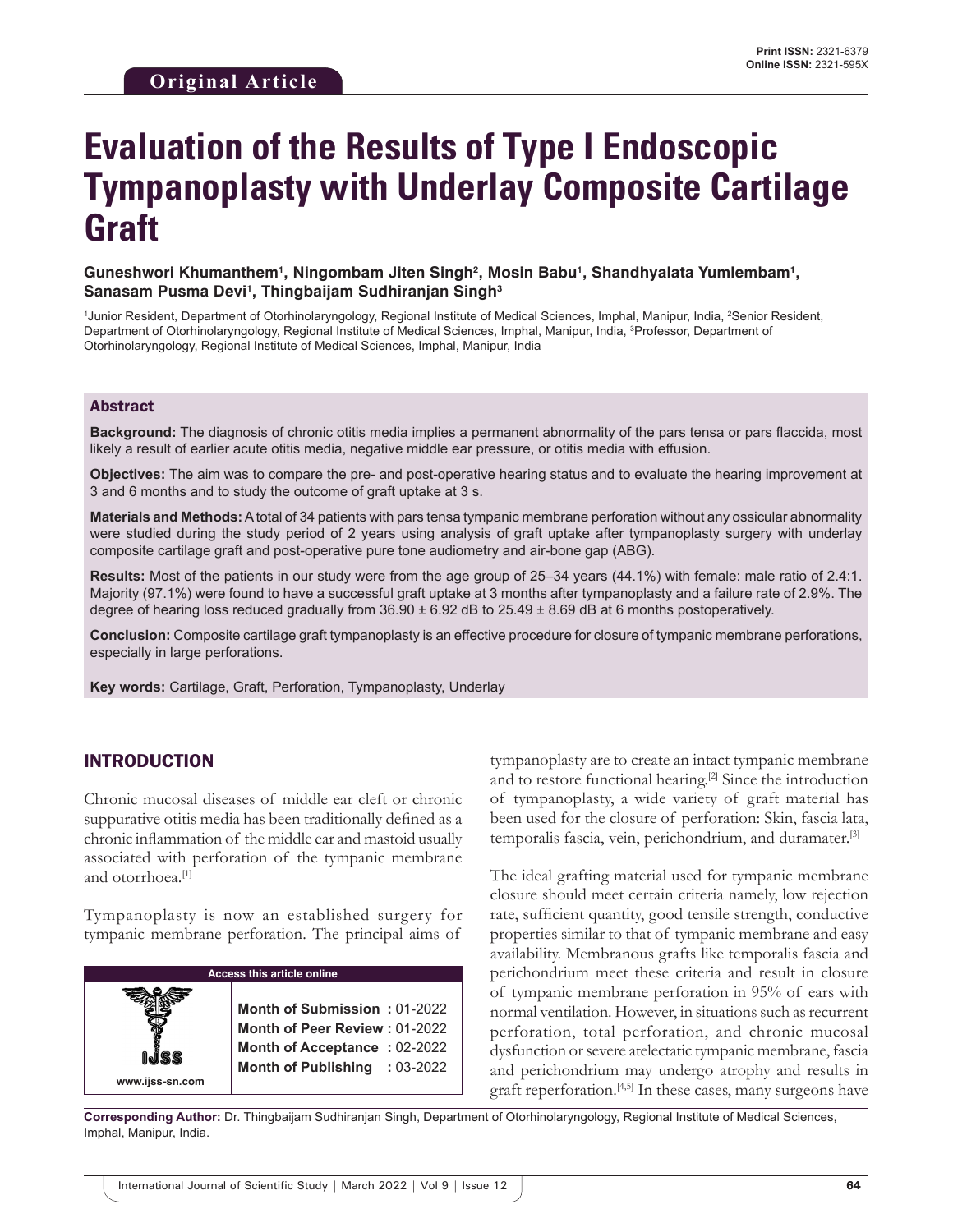used cartilage as a grafting material because of its increased stability and resistant to negative middle ear pressure.[3]

There have been many adaptations to cartilage tympanoplasty techniques,[6] most of which are composite cartilage perichondrium (CCP) graft.<sup>[7]</sup> CCP grafting can be divided into palisade techniques and one piece graft techniques. One piece graft techniques appear to have considerably higher acoustic and mechanical property.<sup>[8]</sup> Tragal cartilage perichondrium serves to be an ideal graft material for tympanic membrane as tragal cartilage being composed of collagen type II which is physiologically similar to the nature of tympanic membrane.[9]

The study was conducted to evaluate the outcome of composite cartilage graft in pars tensa perforations as an underlay technique in endoscopic type I tympanoplasty.

# MATERIALS AND METHODS

This was a prospective study conducted in 34 patients of 13–45 years of age regardless of sex with a perforation in pars tensa of tympanic membrane attended the outpatient department under the Department of Otorhinolaryngology, Regional Institute of Medical Sciences, Imphal, Manipur, India, from September 2017 to August 2019. Patients unwilling to give informed written consent, marginal perforation, evidence of cholesteatoma, obvious ossicular deformity, sensorineural hearing loss, and patients with complications of COM were excluded from the study. Informed written consent was obtained from all the participants.

Study variables such as age, sex, area of residence, preoperative pure tone audiogram, and air-bone gap (ABG) were used. Outcome variables were assessed by status of graft uptake, post-operative pure tone audiometry (PTA), and ABG at 3 and 6 months.

All the patients underwent routine ENT evaluation in addition to general medical examination, ear findings were noted with emphasis on size, site and margin of perforation, state of drum, remnants, status of middle ear mucosa, presence or absence of ear discharge and tuning fork tests, and PTA including ABG.

After pre-operative evaluation, patients underwent endoscopic Type I tympanoplasty with underlay composite cartilage graft under general anesthesia. Tragal cartilage with perichondrium was harvested by giving an incision on the posterior face of tragus. The incision was closed with 4–0 non-absorbable suture. After the removal of perichondrium from one side, the perichondrium cartilage composite graft was cut into strip. The margin

of the perforation was freshened using a sickle knife or an angled pick. Using a drum knife, a curvilinear incision was made about 5 mm lateral to the annulus. The incision ideally extended between the 12-O' clock, 3-O' clock, and 6-O' clock positions in the left ear and 12-O' clock, 9-O' clock, and 6-O' clock positions in the right ear. The tympanomeatal flap was slowly elevated away from the bone of the external canal and bony annulus.

Continuity of the ossicles was checked by round window reflex test and direct palpation. Provided the remaining anatomy of the middle ear is intact, few gel foam placed into the mesotympanum area and subsequently the perichondrium cartilage composite graft was placed using the underlay technique, with the cartilage toward the tympanic cavity and perichondrium toward the external auditory canal. The annulus was placed back into position posteriorly and the vascular strip carefully moved into its anatomic place. Gelfoam was placed over the drum remnant graft, the external canal was filled with antibiotic ointment impregnated cotton gauze. Mastoid bandage was placed to provide light pressure and protection.

After the surgery, the patients were called for followup at 21 days for inner pack removal and to check the neotympanum. Then, at 3 months, the patients were called for follow-up to check graft uptake by 0° endoscopy and hearing improvement by PTA. Again at 6 months, patients were called to check hearing improvement and the condition of the graft.

Data collected and entered into IBM SPSS Statistics 21 for Windows (IBM Corp. 1995, 2012). Descriptive statistics such as frequency, percentages, mean, and standard deviation were used for data presentation. Paired *t*-test was used to compare between two means and *P* < 0.05 was taken as statistically significant. Further, an ethical approval was obtained from the Institutional Research Review Board of RIMS.

# RESULTS

A total of 34 patients who attended the ENT department in our hospital during the study period were taken.

Out of 34 patients, the mean age of the patients was  $31.35 \pm 17.64$  years with a minimum of 15 years and maximum of 44 years. Majority of the patients were in the age group of 25–34 years [Table 1]. Gender distribution showed a female preponderance with a female: male ratio of 2.4:1 [Table 2]. More than half (64.7%) of the patients were from rural area while the remaining 35.3% were from urban area [Table 3].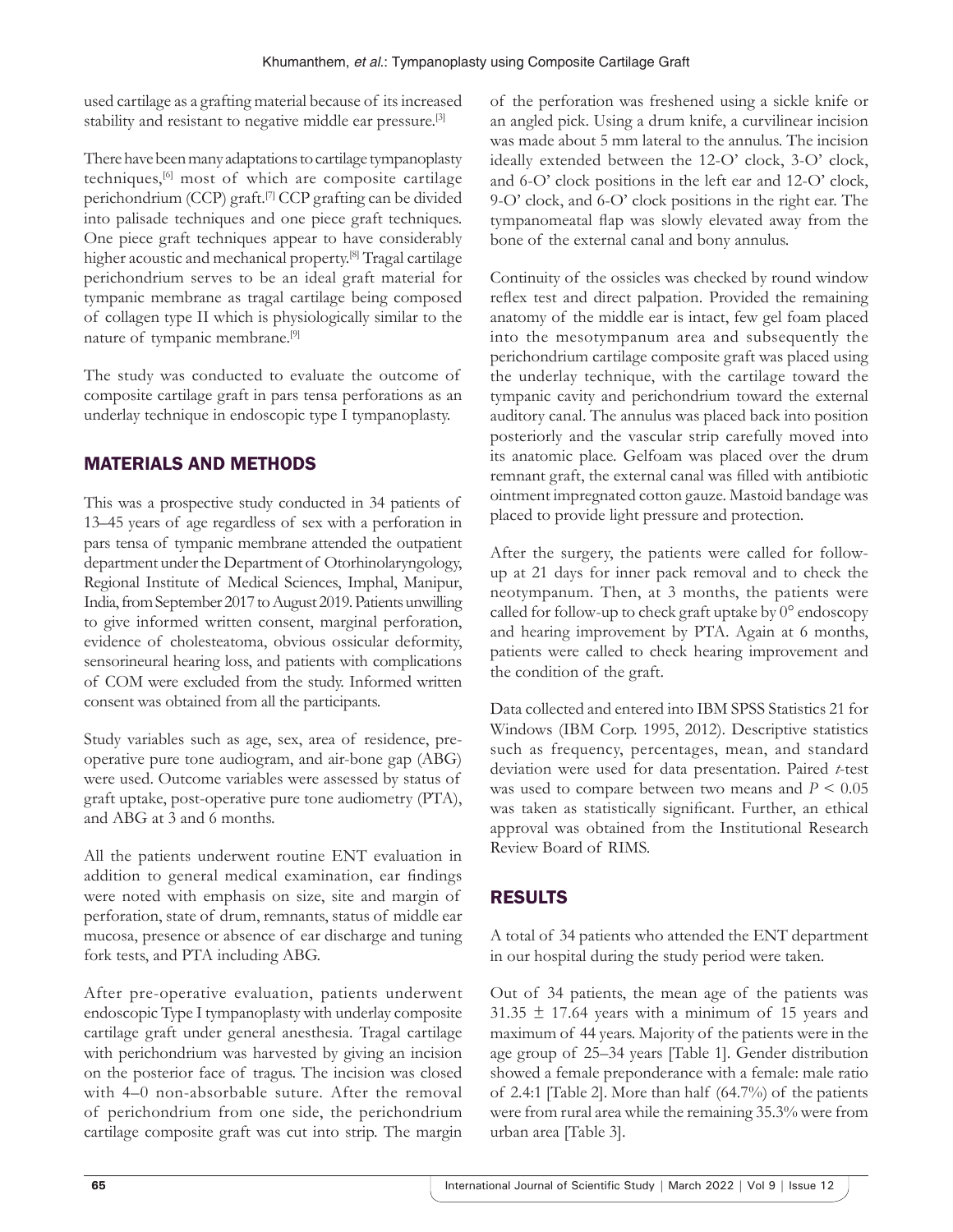Majority (97.1%) were found to have a successful graft uptake at 3 months after tympanoplasty and a failure of rate 2.9% [Table 4]. The degree of hearing loss reduced gradually from pre-operative PTA threshold 36.90  $\pm$ 6.92 dB to 28.33  $\pm$  6.58 dB and 25.49  $\pm$  8.69 dB at 3 and 6 months, respectively [Table 5] and was found to be statistically significant  $(P < 0.05)$ .

There was a significant difference in the ABG at 3 and 6 months post-operative period as compared to preoperative ABG [Table 6] and this difference was found to be statistically significant  $(P < 0.05)$ .

### **DISCUSSION**

Patients undergoing composite cartilage tympanoplasty in 15–45 years age group were included according to inclusion and exclusion criteria of the study. A total of 34 patients who attended ENT department in our hospital during the study period were taken.

In our study, graft uptake was seen in 33 (97.1%) patients and failure in 1 (2.9%) patient. This finding was found to be consistent to the study conducted by Tyagi BS

| Table 1: Age distribution of the patients $(n=34)$ |                 |            |  |
|----------------------------------------------------|-----------------|------------|--|
| Age group (years)                                  | No. of patients | Percentage |  |
| $15 - 24$                                          |                 | 20.6       |  |
| $25 - 34$                                          | 15              | 44 1       |  |
| $35 - 45$                                          | 12              | 35.3       |  |
| Total                                              | 34              | 100.0      |  |

| Table 2: Gender distribution of the patients $(n=34)$ |                 |            |  |
|-------------------------------------------------------|-----------------|------------|--|
| <b>Gender</b>                                         | No. of patients | Percentage |  |
| Male                                                  | 10              | 294        |  |
| Female                                                | 24              | 70.6       |  |
| Total                                                 | 34              | 100.0      |  |

| Table 3: Area of residence $(n=34)$ |                 |            |  |
|-------------------------------------|-----------------|------------|--|
| Area of residence                   | No. of patients | Percentage |  |
| Urban                               | 12              | 35.3       |  |
| Rural                               | 22              | 647        |  |
| Total                               | 34              | 100.0      |  |

### **Table 4: Graft status of the patients studied at 3 months (***n***=34)**

| <b>Status of graft</b> | No. of patients | Percentage |
|------------------------|-----------------|------------|
| Uptake                 | 33              | 971        |
| Failed                 |                 | 2.9        |
| Total                  | 34              | 100.0      |

*et al.*[10] where out of 55 cases, graft uptake was found in 52 (96.36%) and failure in 3 (3.64%) cases. In the study conducted by Chhapola *et al*. [9] at 6 month after surgery, out of 61 patients, graft uptake was seen in 60 (98.36%) and failure in 1 (1.63%).

The pre-operative average hearing threshold was 36.90  $\pm$  6.92 dB and post-operative average hearing threshold at 3 and 6 months is obtained as  $28.33 \pm 6.58$  dB and  $25.49 \pm 8.69$  dB, respectively. This finding was found to be similar with the study conducted by Cicek MM *et al*. [11] where average hearing threshold at pre-operative and post-operative was obtained as  $34.3 \pm 13.31$  and  $26.2 \pm$ 14 dB, respectively.

Mean pre-operative ABG was  $16.37 \pm 2.17$  dB and mean post-operative ABG at 3 and 6 months is  $7.44 \pm 2.89$  dB and  $5.9 \pm 3.02$  dB, respectively. This finding was found to be consistent to the study conducted by Albirmawy OA.<sup>[12]</sup> where the mean pre-operative ABG was  $26.62 \pm 1.73$  dB and the mean post-operative ABG was  $10.95 \pm 2.12$  dB. Thus, in their study, mean ABG was decreased by 14.67  $\pm$  2.10 dB.

Temporalis fascia has been regarded as the ideal graft material for tympanoplasty. However, various studies have shown that it often does not seem to withstand the negative middle ear pressure in the post-operative period. The ideal grafting material for tympanic membrane closure should have certain properties, namely, low rejection rate, good tensile strength, conductive properties similar to that of tympanic membrane, and easy availability.[4,5]

It has also been revealed that cartilage graft has long-term survival and also remains alive with its rigidity and resist against retraction even in Eustachian tube dysfunction. The incorporated cartilage would give it the necessary stiffness and mechanical stability to avoid retraction. Furthermore, it

| Table 5: Pre-operative and post-operative PTA |                 |                          |  |
|-----------------------------------------------|-----------------|--------------------------|--|
| <b>PTA threshold</b>                          | No. of patients | dB HL*<br><b>Mean±SD</b> |  |
| <b>Pre-operative</b>                          | 34              | $36.90 \pm 6.92$         |  |
| Post-operative at 3 months                    | 34              | 28.33±6.58               |  |
| Post-operative at 6 months                    | 34              | $25.49\pm8.69$           |  |
| *dB HL: Hearing loss in decibels              |                 |                          |  |

#### **Table 6: Pre‑operative and post‑operative air‑bone gap**

| Air-bone gap               | No. of patients | dB HL*<br><b>Mean±SD</b> |
|----------------------------|-----------------|--------------------------|
| Pre-operative              | 34              | $16.37 \pm 2.17$         |
| Post-operative at 3 months | 34              | $7.44 \pm 2.89$          |
| Post-operative at 6 months | 34              | $5.9 \pm 3.02$           |